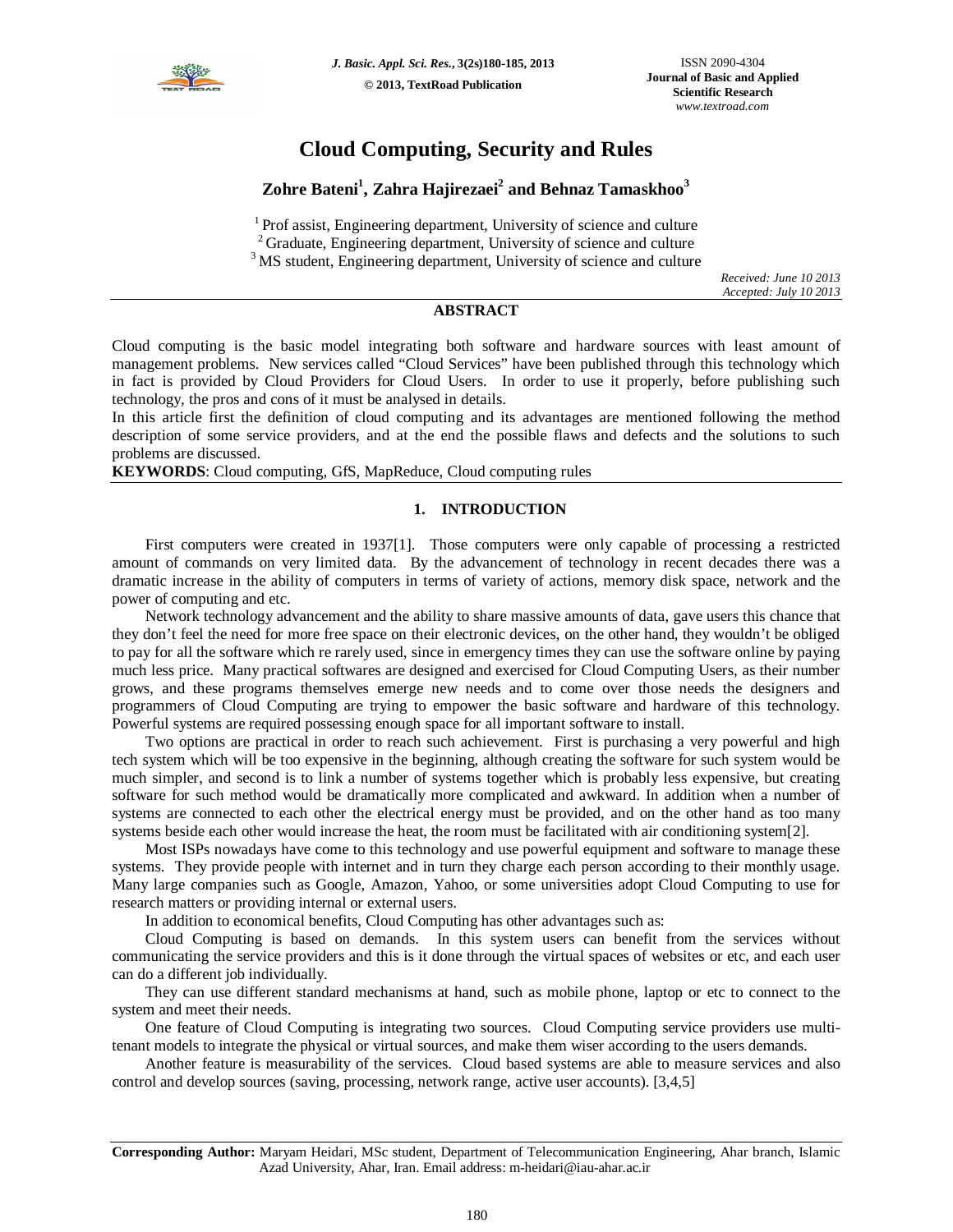Another advantage of this service is that even small or newly-constructed companies can benefit from very powerful software and equipment without paying massive amounts of expenses.[6]

#### **2. Cloud Computing in Google:**

Google was a research project of two PHD students in 1996, and in 1997 the domain of www.google.com was officially identified[7]. It has provided services with billion files, such as Google maps, Google translator, and other popular and practical software like android system. Nowadays, it offers most of its services in Cloud realm. It uses very powerful and high-tech systems and adopts special technics to avoid processing problems of such massive amount of data.

For instance Google does not pay much for hardware and uses simpler ones, and pays much more for software instead and balances the lack of hardware with the use of powerful and complicated software. As Google does not purchase the software and creates them on its own, it can design and create them according to its own needs and boost the function of hardware noticeably.

The policy used to save document, data, and information in a computer or server is called File System. Google uses a particular type of file system called GFS to manage the files[8].

GFS is designed for optimization, saving, and recovering files and data and rest of Google tasks. Google is usually in need of massive file transferring, so in order to increase proficiency and efficiency greater units for transferring are selected. These units are called chunks. Each chunk has the capacity of about 64mb (In Ponix system the capacity of file transferring units which are called blocks is about 8kb). Google indicates that: "Selecting the massive capacity of chunks was the key element of increasing the efficiency"[9].

In designing GFS Google tried to optimize the efficiency of import-export equipment. It has also increased the speed of file reading to a level which is comparable to file reading from a disk. On the contrary the speed of writing is noticeably low which is of less importance, since unlike reading the action of writing needs to be done only once. Meanwhile GFS also supports the act of attachment (in a low speed)[10].

One of the Google's main defects is the increase of resistance of GFS error, which it overcame with the triple repetition of each chunk on different computers. The matter is redundancy which on the other hand increases the resistance of the error. It claims that Hosts or Disk drives merely cannot be trusted, although they can when they are combined [11]. Google uses Map-reduce to save and recover data and information[12]. Software program developer types Reduce, Map to do the functions[13]. This method was invented in Google to process massive amounts of rudimentary and raw data. Data must be received in thousands of machines and categorized in a reasonable time. Map-reduce allows Google engineers to present their procedures absent such worries like the publicity of data, and error resistance or etc[14].

The map function which is of Google library subordinates receives the entry data and presents a mild set of <keys, values>. Afterwards Map-reduce sends all entry data that share similar values to Reduce subordinate. In the next stage Reduce corresponds a set of data with similar values and this integration makes the entry data much smaller[15].

As it is seen the use of Map-reduce paved the way noticeably for Google to provide Cloud based services. Even though Map-reduce is only useful for data that are divisible, for Google is it is much effective as Google softwares have such characteristics. This separation among the Google softwares has increased the error resistance. Since each part of the program is run separately in case an error occurs only that part of program which is running will be repeated and it does not affect the other parts [14].

In a study done in 2004 Google did two experiments on 1800 Cloud machines, and the results were published.

Each machine had a 2GHz Intel CPU, 4gb Ram, and two 160gb hard disks that were connected by IDE graphic link and Ethernet. In first experiment Google created and ran a program called Grep. Grep was designed for a 3 character search pattern among  $10^{10}$  record of 100 bytes (1 terabyte data). The wanted pattern existed in record 92.337. Google claims that through Map-reduce it can find every item in 150 seconds.

The next experiment was the comparison between Map-reduce and Terasort in arrangement of one Terabyte data. Map-reduce did the arrangement in 891 seconds and Terasort did it in 1057 seconds.

The brevity of the software is also as important as its simplicity. Even though Google possesses numerous extensive servers, due to massive amount of various users of different services and also a variety of softwares, it is dealing with lack of space for saving data.

The other article issued by Google about Map-reduce revealed how much data is processed in their production system. Google claims that in September 2007 the cloud of Map-reduce had processed more than 400 petabytes (each petabyte equals 100 terabytes) in 2217000 turns. These amounts are incredibly huge and show that, Mapreduce has been really useful for Google calculations. [12]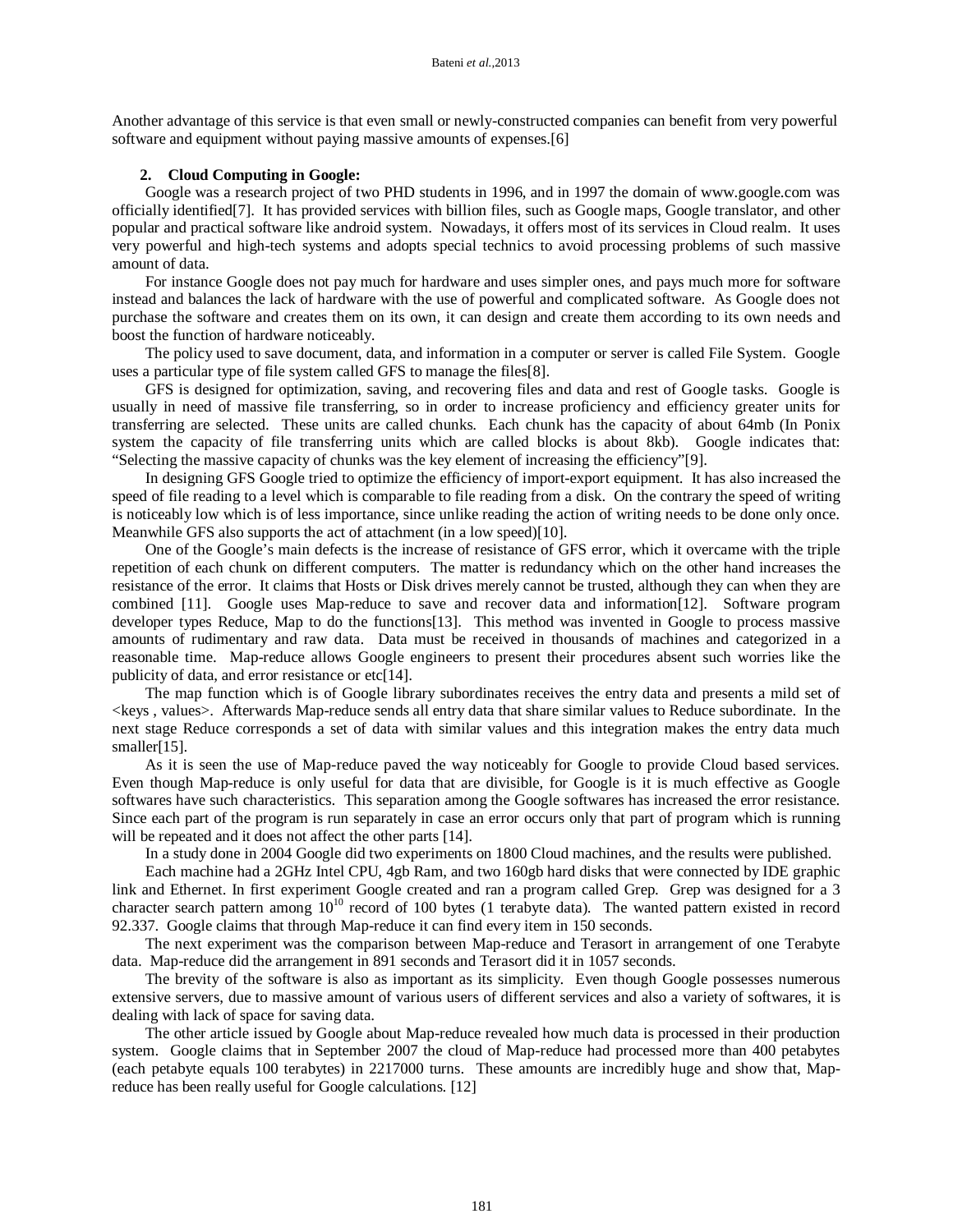Big Table which was invented based on GFS in 2006 as a database, was the third equipment Google adopted to achieve Cloud Computing. It could be said that Big Table is a management data base system. There are tables in this data in which lines and columns all possess names. The name of each column or raw is considered a key. Just like any other data base the act of addition, omission, updating, and renewing are possible here. Since massive amount of data is going to be processed in Google data base it is not easy to manage them. In order to manage them more easily one can put some columns in a column family and devote them to a cloud machine to manage. Even though it is pretty difficult to create a column family in this system, since it is very easy to add or omit one column to this family, the use of Big Table is highly recommended. Another advantage of Big Table is the concept of Time Stamp. Through the presence of Time Stamp each slut in the table can save different versions of a data. These versions are numbered according to a 64bytes sentence of true numbers. By holding the Time Stamp constant and not changing it only one version will be accessible. Google claims that petabytes of data in thousand servers can be saved by Big Table[16].

## **3. Yahoo Cloud Computing**

Another Cloud Computing service provider is Yahoo. Just unlike Google that did each and every step of experiments and service providing programs in itself, Yahoo adopted a prepared method called Hadoop. Hadoop is an open text project to exercise something like Map-reduce, which contains distributed data like GFS, which is named HDFS. Unlike Google which is written by C++, Hadoop is written by JAVA. Eventually Hadoop developed and Yahoo was one of the greatest users and supporters of it.

Other Cloud Computing Service Providers are Amazon and Microsoft.

## **4. Some important problems of Cloud Computing:**

- a) Safety: Cloud Computing can cause noticeable dangers in case of holding privacy. By using a Cloud Computing system important data are saved on Cloud servers, this will restrict the control of the data. If the Cloud Service Provider does not benefit from enough privacy or security systems, the safety of the data might be at great and fatal risk. Meanwhile it is not wise to sign a contract with a Cloud Computing Service Provider without knowing about its security system. It is necessary for both service provider and user to be aware of all security conditions of each other<sup>[17]</sup>.
- b) Reliabality: It is also important to cloud users whether the service is reliable or not. Due to publicity of Cloud Computing service, and also the long-time use of it by some users the reliability of the server becomes a vital matter as well, which will be achieved through error resistance technique and building hardwares.
- c) The possibility of abuse: when important personal data is stored in one data base a number of abusers will definitely be tempted to reach and publish them.
- d) The need of permanent access to a high speed internet: In case no internet would be available or a very poor service like dial-up would be used, the data in Cloud Service cannot be reached since documents or data saved on the web require a high range to be downloaded. In European or American countries such problem does not really count but in Iran providing internet system is not that easy that such problem can be ignored.
- e) Possible dangers in data protection: In Cloud Computing there are possible dangers in data protection. The most important possible dangers in protecting or processing the data can be divided into two categories:

e.1.) Lack of control on data and not enough information.

By placing information in a Cloud Computing Server individuals are not merely capable of controlling their own data, and cannot use techniques to ensure whether their data is inaccessible to public, safe and secure, clear, modifiable or etc. This can cause different matters such as:

e.1.1) Data Transfer between service providers can be problematic

e.1.2) A Cloud is created based on shared information and such characteristics. Service providers gather information from different sources and data lack similar roots.

e.1.3) Lack of privacy since a unified law is not legislated to direct Cloud Computing service providers in every country, so users' information might be abused even by some public or non-public organisations.

e.2) Lack of information and clarity about the method of processing: Having not enough information and clarity about the way of processing Cloud services can lead to potential dangers for controllers and data and since they are not aware of the dangers they do not know how to avoid them. One of the threats that controllers might not be aware of could be that personal data from different geographical parts of the world are processed, and protecting data follows different approaches and curfews. Meanwhile third world countries might suffer insufficient rules of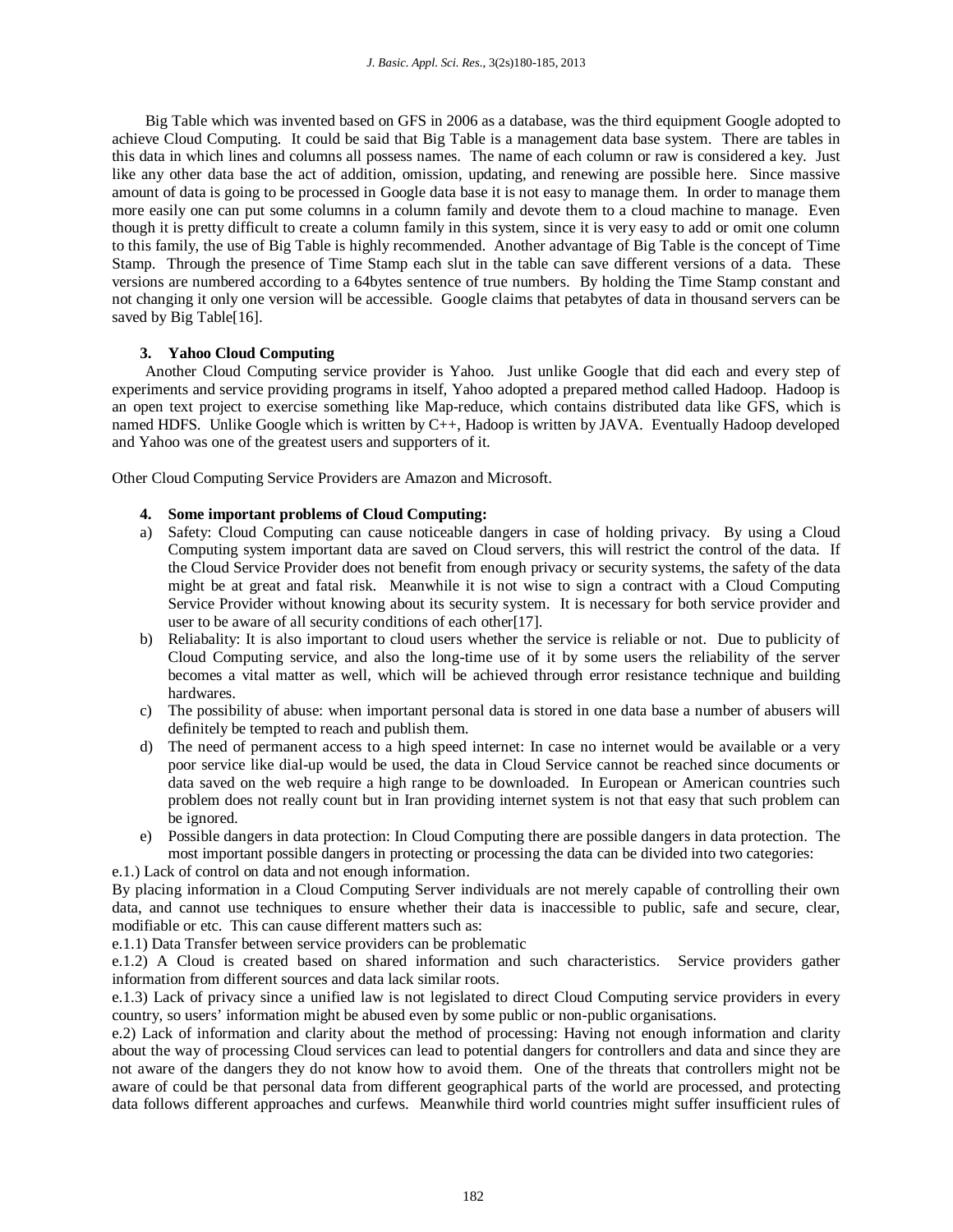data protection or safe data transference, thus, personal data needs particular naming and this matter shall be identified to the controllers and processors.

Due to complexity of chain processing in the realm of Cloud Computing and in order to guarantee fair processing and enough protection for the data, specific rules need to be legislated.

#### **5. Safety**

Safety is one of the vital matters in real world and has always been an indispensible factor.

In virtual world too safety is counted as one of the vital and discursive matters. It is necessary to ensure proper safety of data, different channels and other things through different methods and means. For example it can be partly achieved through coding data or setting password, username, or other methods.

By publicity and increasing the number of Cloud service providers the importance of data security doubles. Unless users do not make sure of the method and place of storing their data, they will not feel safe to share their important documents or personal information. So it is necessary to ensure them of the permanence and security of their data, and if they realize that their data will be accessible whenever and wherever they desire, they will welcome such technology.

#### **6. Security benefits of Cloud Services**

Cloud Services have become highly popular due to some extensive security reasons.

Service providers use new methods which support backup and are not available at personal computers or organizational servers.

In softwares available on Cloud Services, security is always updated which in personal computers depend on the user and mostly does not happen in long intervals.

All users benefit equal security not concerning the amount and type of service the use.

Since data are distributed separately throughout the Cloud server they are not readable by human.

In case any problem occurs, the recovery and restoring data will be much cheaper.

Cloud providers use realtime system to determine any influx and security check for each demand[18].

#### **7. Potential problems in Cloud Services security**

There is too much information about different people in Cloud Computing service providers, so these centers are threatened by different institutions. The first threat is the service provider itself that in specific times may abuse the information or under some possible pressures might share the information with courtiers. The other threat is hackers or other invaders of virtual world. The existence of a site abundant with such information might attract them and another possible threat might be data loss due to system breakdown.

In 2008 a bit of corrupted data in the servers used by S3 (Simple Storage Service) Amazon, caused system to stop working for some hours. As nowadays users are given online storages in gigabytes the possibility of such matters is doubled [19].

In another case in the early 2009 a hacker managed to reach all personal google-apps documents of an individual by reaching out his/her email on twitter and send them to the media[20]. Although the staff of twitter insisted that this matter was hacking the google, it made no difference in the results as the information had been revealed.

In October 2009 and following a breakdown in one of the servers of Danger in Microsoft Corp which provides storing spaces, one million information of T-Mobile Sidekick was lost, though much of the information was recovered later[21].

And here is the answer of Cloud Computing service providers to the problems mentioned above: <<Now Clouds are safer than anything else you use>>. eran feigenbaum the manager at Google Security Centre of practical software says: "Cloud Computing service providers can assure your safety in a much more practical way than millions of users of data centres in independent corporations"[22]. Think of the threats in former approaches. About two third of the people who participated in survey forgot their USBs in different places, one laptop is stolen in every 53 seconds in the US! We can never increase safety to 100% but at least we can try to be like this." [23] In a conference of Computer Security in April 2009, john chambers, the junior manager of Cisco regarded Cloud Computing as Security Nightmare"" and remarked that it cannot be dealt with by common methods"[24]. In the same conference Ronald Rivest a computer science technician in MIT who invented Regular Security Algorithm, RSM said that it was better to replace Cloud Computing with Swamp Computing. He indicated after that he meant to encourage the users to analyse the apparently simple problems of this technology[25].

NIST organization aims to provide inter-Cloud services which will bring ease and efficiency to the users. It can clearly be observed that Cloud Computing Technology have flaws as well and even great companies have had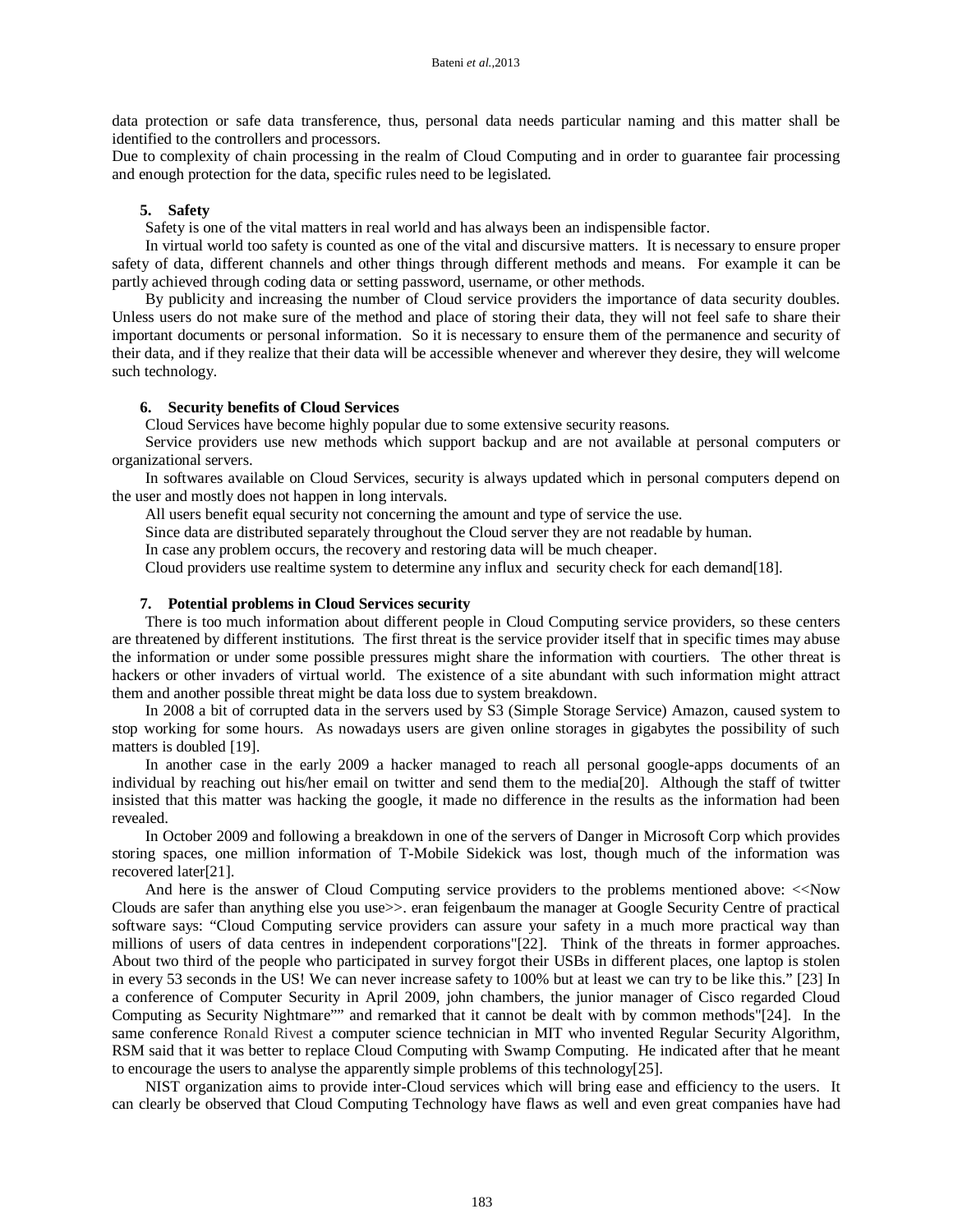massive defeats in their job. One of the top computer science technicians Larry Patterson who is in charge of an internet exam platform in the university of Parinstone says: "Even if we say Clouds are secure against external invasions, how can we make sure they are not abused by the providers themselves, so they have to prove worthy over long periods of time. It is true that the provider possesses high security mechanisms but can it be trusted against different people and make sure that this service will last more than 5 or 10 years. There are some security matters that must be considered. Mere benefiting from the technology is not enough as it might be difficult and follow a lot of security problems[26].

## **8. Legal restrictions of Cloud Computing**

In advanced countries in order to protect the data, particular legal restrictions are made for processing personal data and accessibility through network systems such as Telecomoperator, that operators must obey them.

There are also rules that include controllers whether inside or outside of EEA. One of these regulations is the position of the company and its range of activities[27]. Cloud Computing also includes different roles and it must be mentioned who are going to take them and what their duties are. In 2010 in a negotiation the actors were divided to two categories of controllers and processors and the main responsibility of controllers was known to choose a person to compile the curfews of data protection in the language of computer. These people included Cloud customers, Cloud service providers, and sub-contractors.

The need to protect data for the customers and Cloud Service Providers:

- 1) Compiling the basic laws
- 2) The clarity of the function
- 3) Identifying goal and restrictions
- 4) The possibility of recovering or omitting the data when they are not needed
- 5) Protecting curfews between controller and processor

## **9. Conclusion and offers**

Technology is advancing every day and if we do not pace ourselves with the technology we'll be isolated in the modern world. Each technology has its own pros and cons and tries to compensate the preceding ones. By analysing the advantages and disadvantages it will be regarded as whether harmful or advantageous to advance and to be continued in the future.

In terms of Cloud Computing as a new technology many advantages can be remarked such as: reliability, accessibility and cheapness of data, and standardizing the processes; and disadvantages like: the need to permanent internet access which in Iran is a bit problematic, security problems, lack of static laws and regulations, lack of privacy, lack of trust, etc. If such problems are solved this technology will be much more popular and too many good services will be available, although, even now there are too many services such as email and networking web sites with extensive data bases.

Thus it is suggested that Cloud service providers try to centralize the aim of legislating international curfews and rules in order to gain public trust.

## **REFERENCES**

- 2. http://www.nsa.gov/research/\_files/publications/cloud\_computing\_overview
- 3. http://www.lians.ca/documents/0001636
- 4. http://www.casselsbrock.com/CBArticle/Data Security The Case Against Cloud Computing
- 5. Data Security The Case Against Cloud Computing, *Bernice Karn Partner, Cassels Brock & Blackwell LLP*,march2011
- 6. http://www.smallbusinesscomputing.com/biztools/articlephp/3939301/Cloud Computing

Tips for Small Business.html

 $\overline{\phantom{a}}$ 

<sup>1.</sup> http://www.computerhope.com/issues/ch000984.htm